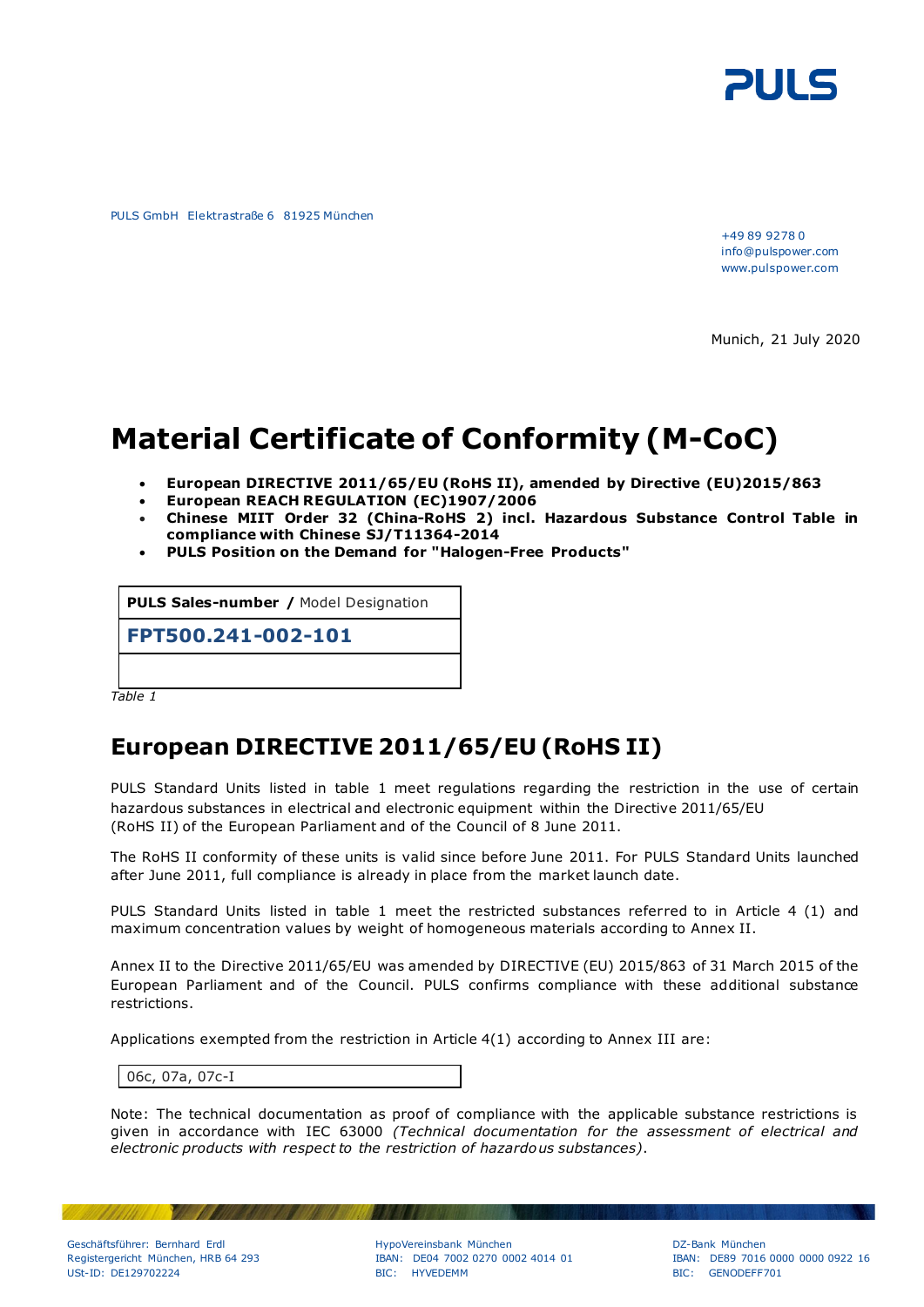

### **European REACH Regulation (EC) 1907/2006**

As a manufacturer of electronic power supplies, PULS GmbH is a "downstream user" with regards to the Regulation for the Registration, Evaluation, Authorisation and Restriction of Chemicals (REACH). Therefore, PULS is providing information only on non-chemical articles (products). In principle, PULS GmbH is not subject to any obligation to register or to compile material safety data sheets.

PULS hereby confirms that its electronic power supplies comply with the legal obligations regarding Article 33 and the restrictions outlined in Annex XVII of the European REACH Regulation 1907/2006 which came into force on 01.06.2007.

PULS and its suppliers will continuously review the actual ECHA "Candidate List" for additions and updates and act accordingly in compliance with REACH regulations. The actual candidate list is provided on the European Chemicals Agency website at:

<https://echa.europa.eu/candidate-list-table>

The information requirement of REACH Article 33 is met by considering the ECJ-Judgment (Case C-106/14) for calculating the SVHC content in articles.

The SVHC weight calculation is done in recommendation according to the - ECHA Guidance on requirements for substances in articles.

Within PULS supply chain the company received the following REACH Article 33 information that its Standard Units (listed in table 1) contain component(s) with the following SVHC (Article 59) listed substances  $>0.1\%$  by weight.

| <b>Article Group</b>                                                                                                                             | SVHC listed substances $> 0.1$ % by weight | EC#       | CAS#      |  |  |  |  |
|--------------------------------------------------------------------------------------------------------------------------------------------------|--------------------------------------------|-----------|-----------|--|--|--|--|
| Electronic<br>components                                                                                                                         | Lead                                       | 231-100-4 | 7439-92-1 |  |  |  |  |
| From PULS supply chain there is currently no information that material safety data sheets must be<br>made available for units listed in table 1. |                                            |           |           |  |  |  |  |

*Table 2*

PULS will replace SVHC listed substances with alternative solutions as far as is technically and economically feasible.

Note: The technical documentation as proof of compliance with the applicable substance restrictions and SVHC candidate list is given in accordance with IEC 63000 (*Technical documentation for the assessment of electrical and electronic products with respect to the restriction of hazardous substances* ).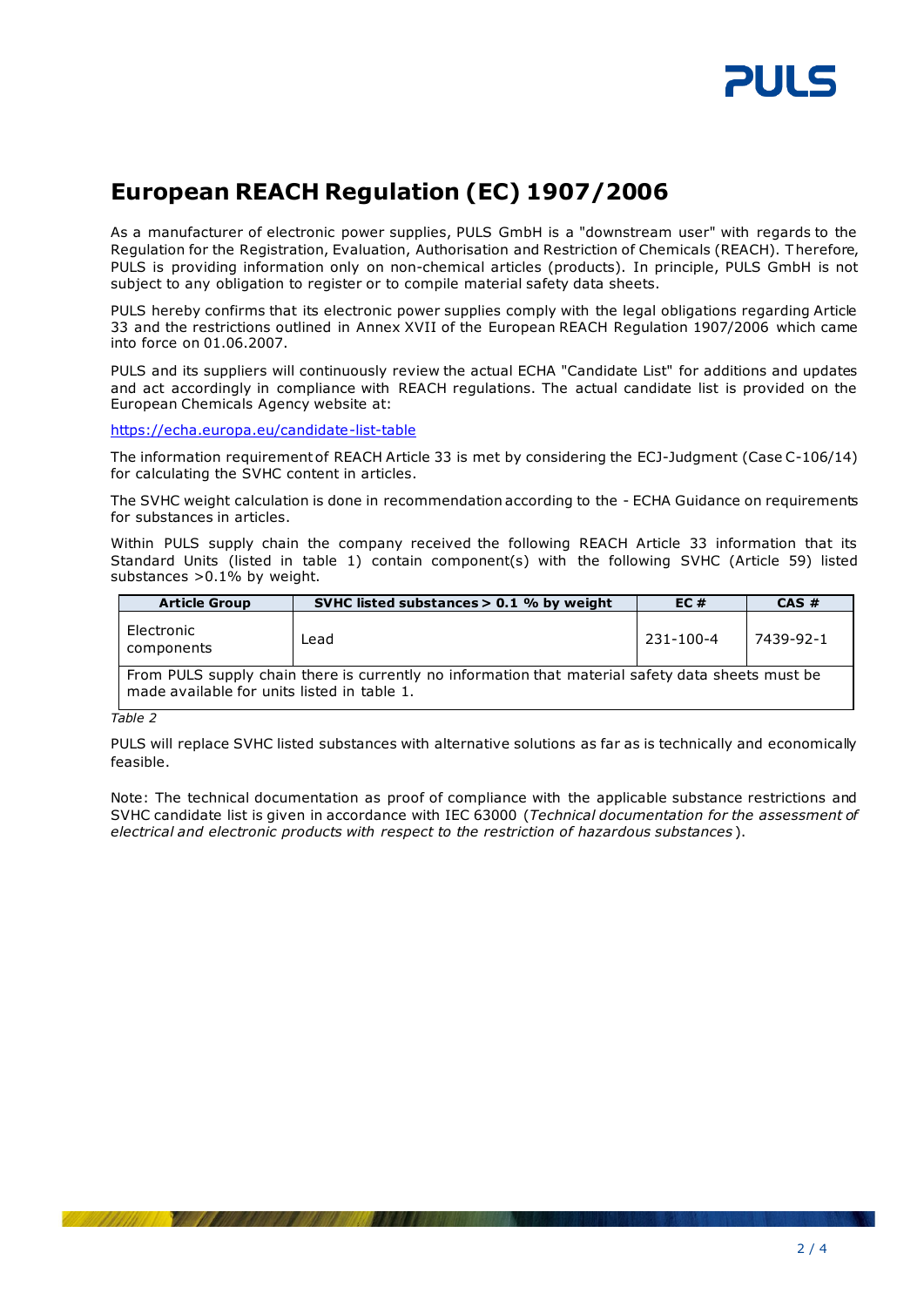

## **Chinese MIIT Order 32 (China-RoHS 2)**

PULS Standard Units listed in table 1 meet the Measures for Restriction of the Use of Hazardous Substances in Electrical & Electronic Products Order No. 32 (China-RoHS II) of the Chinese Ministry of Industry and Information Technology (MIIT).

Below you find the Hazardous Substance Control Table in compliance with Chinese SJ/T11364-2014 for units as listed in table 1.

|                                                                                                      | 有毒有害物质或元素                                         |              |              |                       |                    |                           |  |  |
|------------------------------------------------------------------------------------------------------|---------------------------------------------------|--------------|--------------|-----------------------|--------------------|---------------------------|--|--|
|                                                                                                      | <b>Toxic or hazardous Substances and Elements</b> |              |              |                       |                    |                           |  |  |
| 部件名称<br><b>Part Name</b>                                                                             | 铅<br>Lead                                         | 汞<br>Mercury | 镉<br>Cadmium | 六价铬                   | 多溴联苯               | 多溴二苯醚                     |  |  |
|                                                                                                      |                                                   |              |              | Hexavalent            | Polybrominated     | Polybrominated            |  |  |
|                                                                                                      | (Pb)                                              | (Hg)         | (Cd)         | Chromium<br>(Cr (VI)) | biphenyls<br>(PBB) | diphenyl ethers<br>(PBDE) |  |  |
| <b>Printed Circuit</b>                                                                               |                                                   |              |              |                       |                    |                           |  |  |
| <b>Boards</b>                                                                                        | X                                                 | O            | O            | O                     | O                  | O                         |  |  |
| <b>Assemblies</b>                                                                                    |                                                   |              |              |                       |                    |                           |  |  |
| <b>Housing</b>                                                                                       | $\Omega$                                          | O            | $\Omega$     | $\Omega$              | O                  | $\Omega$                  |  |  |
| <b>Terminals</b>                                                                                     | $\Omega$                                          | O            | O            | O                     | O                  | O                         |  |  |
| <b>Labels</b>                                                                                        | $\Omega$                                          | O            | $\Omega$     | $\Omega$              | $\Omega$           | O                         |  |  |
| <b>T-Holder</b>                                                                                      | $\Omega$                                          | $\Omega$     | $\Omega$     | $\Omega$              | O                  | $\Omega$                  |  |  |
| <b>Slider</b>                                                                                        | $\Omega$                                          | O            | $\Omega$     | $\Omega$              | $\Omega$           | O                         |  |  |
| O: 表示该有毒有害物质在该部件所有均质材料中的含量均在GB/T 26572规定的限量要求以下                                                      |                                                   |              |              |                       |                    |                           |  |  |
| O: Indicates the toxic or hazardous substance contained in all of the homogeneous materials for this |                                                   |              |              |                       |                    |                           |  |  |
| part is within the limit requirement in GB/T 26572.                                                  |                                                   |              |              |                       |                    |                           |  |  |

X: 表示该有毒有害物质至少在该部件的某一均质材料中的含量超出GB/T 26572规定的限量要求。

X: Indicates the toxic or hazardous substance contained in at least one of the homogeneous materials used for this part is outside the limit requirement in GB/T 26572

环保期限(EFUP)的产品及其部件是每个列出的符号,除非另有标明。使用期限只适用于产品在产品手册中规定 的条件下工作

The Environmentally Friendly Period (EFUP) for the product and its parts are per the symbol listed, unless otherwise marked. The Period of use is valid only when the product is operated within the conditions defined in the product manual.

 *Table 3*

The EFUP of the units listed in table 1 is 25 years. The units are marked with following EFUP symbol: